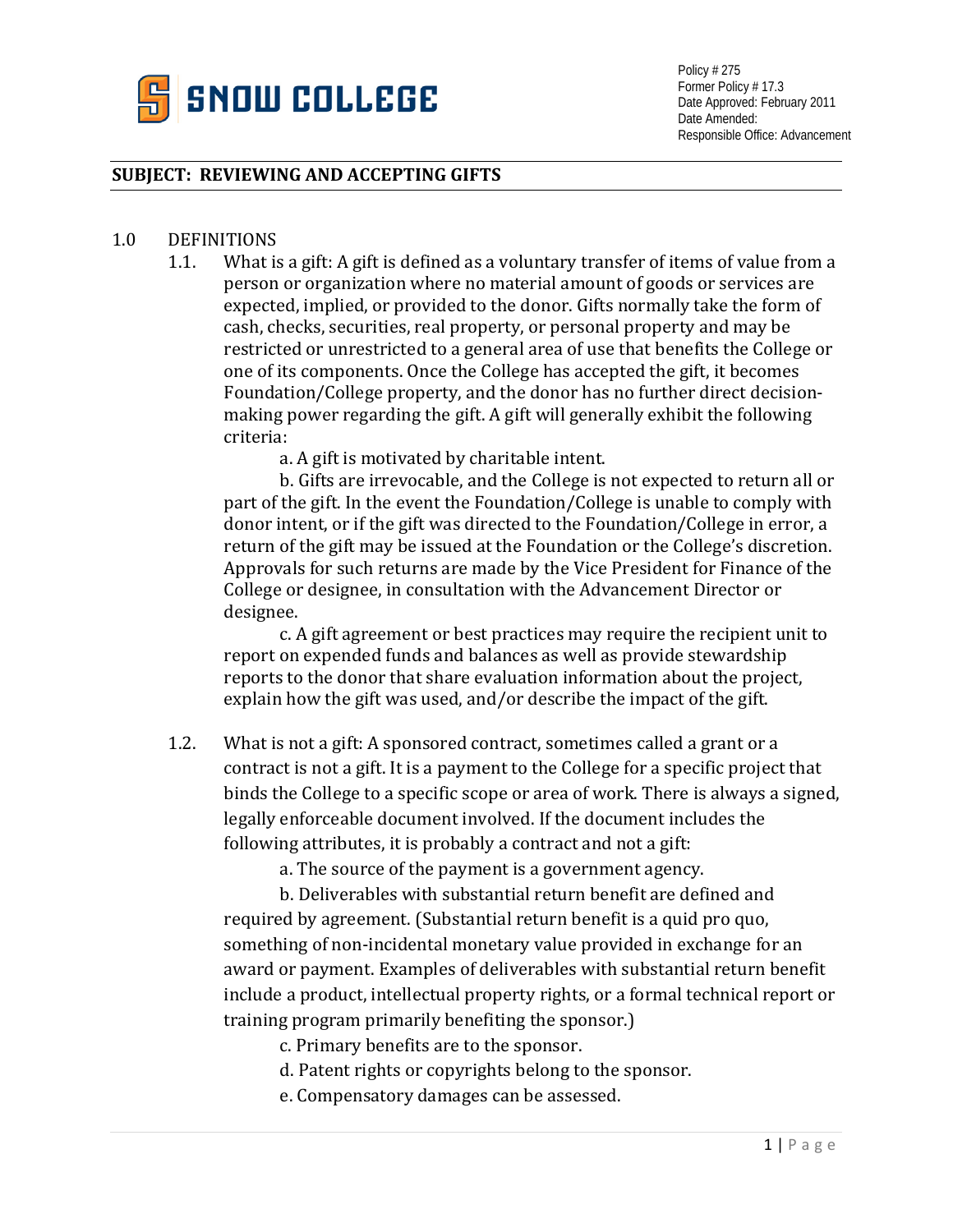

f. A requirement for detailed financial report beyond a simple accounting of how the money was spent and other record retention or a provision for an audit. There is a limitation on the use or publication of project data beyond the donor simply wanting recognition for the gift.

g. A requirement for disposition of property, whether tangible or intangible that may result from the project (equipment, inventions, copyrights, etc.).

h. Authority over the project resides with the sponsor rather than with the College.

i. Unused funds must be returned.

- 2.0 GIFT OR SPONSORED PROJECT INDICATORS
	- 2.1. In some cases, particularly where funding is provided by a non-profit entity, it may be difficult to distinguish between a gift and a sponsored project.
	- 2.2. If, after reviewing definitions and considering the intent of the source of funding and nature of the agreement in question, there remains a question about the proper classification of an award, the following list of indicators may be helpful. This collection of indicators should be viewed as a continuum. Placement toward one side or the other, taken together with the analysis of the source of funds and the terms of the agreement, should help to classify questionable awards.

| <b>GIFTS</b>                                  | <b>SPONSORED PROJECTS</b>                    |
|-----------------------------------------------|----------------------------------------------|
| For a general or specific purpose, e.g.,      | For a specific statement of work, e.g.,      |
| endowment, capital projects, faculty          | specified protocol, experiments, testing of  |
| support or student financial aid.             | hypotheses, particular line of inquiry.      |
| May be for any activity at the College, e.g., | Usually for a specified research project but |
| department, library, scholarship, facilities, | may be for instruction, other sponsored      |
| instruction activities, etc.                  | activity.                                    |
| The project does not include research risk    | Project scope of work includes research      |
| items.*                                       | risk items that require compliance           |
|                                               | monitoring, including, but not limited to:   |
|                                               | human subjects, vertebrate animals,          |
|                                               | conflict of interest, etc.                   |
| Few, if any, deliverables (other than         | Deliverables defined by agreement, e.g.,     |
| reports as noted below, and use of funds as   | reports, research results, IP rights,        |
| requested and awarded).                       | equipment, etc., and funds may be withheld   |
|                                               | pending delivery.                            |